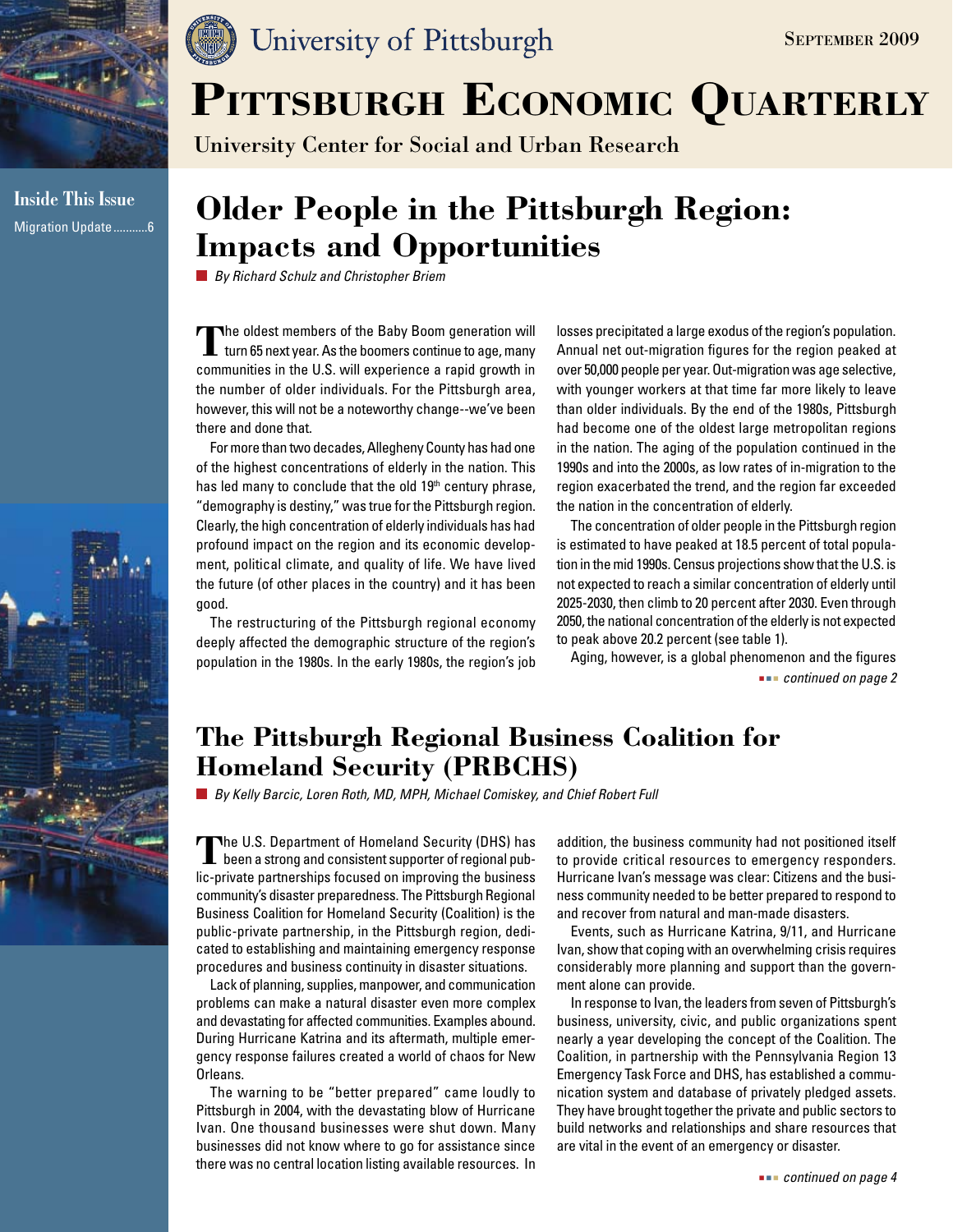for the U.S. elderly population are much lower compared to many other countries. Japan has become the world's "oldest" nation, with the population age 65 and older constituting 22 percent of the country's total population in 2008. Italy and Germany followed, with 20 percent of their populations aged 65 and older. With the exception of Japan, the world's oldest 25 nations are in Europe.

Older populations generate much the same economic activity as younger age groups, even though their income is typically lower than younger households. Research has shown that retired households spend roughly 95 percent and the same of the product of the population infoughout the world. None of this was also were present on page 4

The aging of Pittsburgh's population has had significant impacts on the regional economy. Income derived from retirement has become an important part of the local economy. In the Pittsburgh region, the proportion of personal income derived from retirement and related sources has increased continuously over the last 40 years, from 7.8 percent of all personal income in the region in 1969 to 17.1 percent in 2007 (see table). Total retirement and disability insurance benefits in the region amounted to over \$6.7 billion in 2007. These income streams have been growing, and they fluctuate little with national business cycles, contributing to the economic stability of the region.

#### **Table 1: U.S. Population Aged 65 and Over: 2000-2050 (percent and number)**

| <b>Population</b> |              |                         |                                    |  |  |
|-------------------|--------------|-------------------------|------------------------------------|--|--|
| Year              | <b>Total</b> | <b>Aged 65 and over</b> | <b>Percent aged 65</b><br>and over |  |  |
| 2000              | 281,422      | 34,992                  | 12.4                               |  |  |
| 2010              | 310,233      | 40,229                  | 13.0                               |  |  |
| 2015              | 325,540      | 46,837                  | 14.4                               |  |  |
| 2020              | 341,387      | 54,804                  | 16.1                               |  |  |
| 2025              | 357,452      | 63,907                  | 17.9                               |  |  |
| 2030              | 373,504      | 72,092                  | 19.3                               |  |  |
| 2035              | 389,531      | 77,543                  | 19.9                               |  |  |
| 2040              | 405,655      | 81,238                  | 20.0                               |  |  |
| 2045              | 422,059      | 84,456                  | 20.0                               |  |  |
| 2050              | 439,010      | 88,547                  | 20.2                               |  |  |

**Table 2: Southwestern Pennsylvania Municipalities with Highest Percentage of Older People, 2000 (Aged 65 and over)**

of their income compared to 79 percent for non-retired households. A higher propensity to consume results in greater expenditures into the local economy.

In addition to direct expenditures, medical expenditures by the older population are a significant and growing part of the regional economy. The majority of the U.S. population accounts for a very small percentage of annual aggregate health care expenditures.

Pittsburgh's concentration of elderly is one reason for the region's larger concentration of medical industry employment and earnings. The region's government sourced medical benefits alone accounted for over \$8.9 billion in 2007. Over \$5.7 billion, or over 64 percent, of this was derived from Medicare benefits. All of these regional income streams have been increasing. Medicare benefits in the region grew over 84 percent in nominal terms over the

**Figure 1: U.S. Personal Income Derived from Retirement and Related Sources, 1969-2004 (percent)**



*Compiled from Regional Economic Informa�on System and U.S. Bureau of Economic Analysis data.*  Source: Regional Economic Information System and U.S. Bureau of Economic Analysis data.

| <b>Municipality</b>  | <b>County</b>    | <b>Total</b><br><b>Population</b> | <b>Aged 65 and</b><br>over | <b>Percent aged 65</b><br>and over |
|----------------------|------------------|-----------------------------------|----------------------------|------------------------------------|
| Glasgow              | <b>Beaver</b>    | 63                                | 26                         | 41.3                               |
| <b>Valencia</b>      | <b>Butler</b>    | 328                               | 119                        | 36.3                               |
| <b>Saxonburg</b>     | <b>Butler</b>    | 1,629                             | 565                        | 34.7                               |
| <b>Vanport</b>       | <b>Beaver</b>    | 1,480                             | 509                        | 34.4                               |
| <b>Mars</b>          | <b>Butler</b>    | 1,741                             | 570                        | 32.7                               |
| <b>Glen Campbell</b> | <b>Indiana</b>   | 307                               | 98                         | 31.9                               |
| Cadogan              | <b>Armstrong</b> | 391                               | 124                        | 31.7                               |
| <b>Belle Vernon</b>  | <b>Fayette</b>   | 1,191                             | 363                        | 30.5                               |
| <b>Ligonier</b>      | Westmoreland     | 1,689                             | 510                        | 30.2                               |
| <b>Applewold</b>     | <b>Armstrong</b> | 356                               | 105                        | 29.5                               |
| <b>Monessen</b>      | Westmoreland     | 8,669                             | 2,514                      | 29.0                               |
| <b>Fallston</b>      | <b>Beaver</b>    | 307                               | 88                         | 28.7                               |
| <b>Speers</b>        | Washington       | 1,178                             | 335                        | 28.4                               |
| <b>Markleysburg</b>  | <b>Fayette</b>   | 293                               | 83                         | 28.3                               |
| <b>Elco</b>          | Washington       | 392                               | 111                        | 28.3                               |

most recent decade, from \$3 billion in 1997 to \$5.7 billion in 2007.

The region's demographic composition has also spurred our research community. One of the region's great success stories is the growth of externally funded research on aging at the University of Pittsburgh and Carnegie Mellon University. Five years ago, the University of Pittsburgh had more than \$140 million in externally funded research projects, focusing on all aspects of aging, from molecular biology to health policy. More recently, in collaboration with Carnegie Mellon, the portfolio of research has grown to well over \$200 million.

The Pittsburgh region is recognized as a hub for aging research and innovation in the development of technologies to promote health and functioning in late life and is poised to become an incubator of new industries, serving this population throughout the world. None of this

would have been possible without the thousands of Pittsburghers who volunteered to participate in research programs over the last decade, and the visionary academic leadership who recognized that our aging population was an asset, not a liability.

Elderly residents have provided stability to many neighborhoods and communities throughout the Pittsburgh region. Most elderly remain in their homes and continue to live in their neighborhoods. Less than 5 percent of the regional population aged 65 and over is institutionalized and over 56 percent live in their own households.

Some communities have evolved into Naturally Occurring Retirement Communities (NORCs), with a concentration of residents aged 65 and over well above what is typical for Allegheny County or the region (see PEQ,

#### *continued from page 1*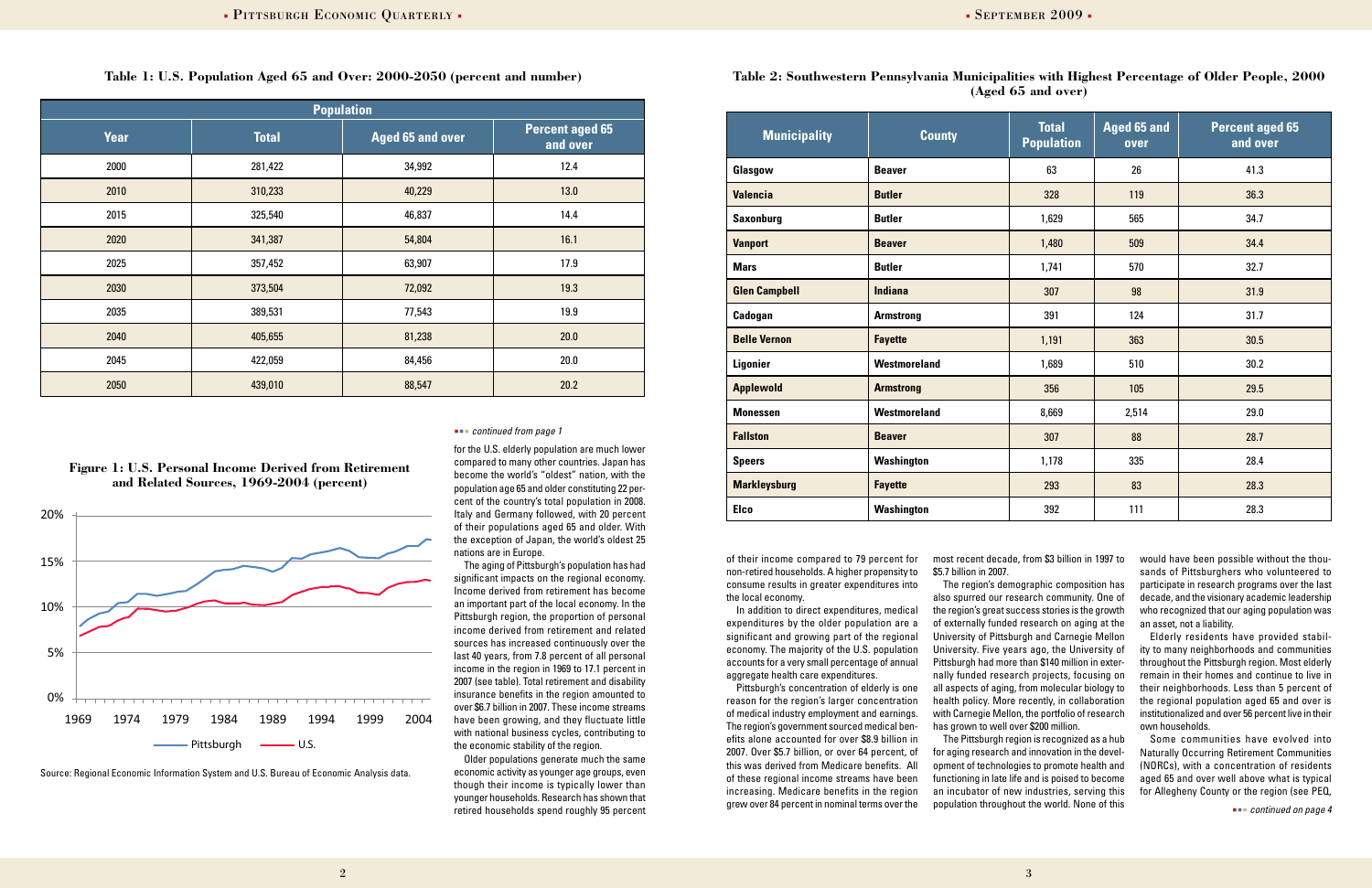#### Table 3: Older Population, Aged 65 and Older, 2000-2030 *Dependent Curtiss-Wright responders send e-mails with emergency infor-* **Regional Initiatives**

#### *continued from page 3*

#### **The Need for Contingency Planning**

In a crisis, there must be an orderly process to return the community to business as usual. The most important goal of a business's disaster recovery plan is to keep business running. This requires careful preparation and planning. Small businesses often don't have sufficient staff or resources to dedicate to emergency preparedness and frequently require the same resources and information as large organizations. The Coalition provides access to resources and information that can help smaller businesses take advantage of emergency planning materials.

"A fire or water disaster can be devastating," said Faith Dickenson, Facilities Consultant and

Disaster Planning Specialist at ServiceMaster and a member of the Coalition. "Even when material losses are limited, the disaster can be costly and traumatic. It is essential that businesses know where to turn for recovery help. The Coalition provides that connection, knowledge, and resources."

#### **Why a Business Coalition?**

The purpose of the Coalition is to inform business owners on how to better prepare for disasters and support and leverage regional initiatives that benefit regional businesses. Essentially, the Coalition has become a communication link to the business community, as well as a point of contact for information sharing.

The Coalition's vision is to assist the Pittsburgh region in becoming the safest in America. Its mission is to help preserve continuity of business

operations, provide outstanding private sector support, and assist the Pennsylvania Region 13 Emergency Task Force in enhancing the region's economic climate by assisting in the preparation for, and reaction to, terrorist events and natural or man-made disasters. The coalition acknowledges that neither the public nor the private side can properly prepare for, respond to, and recover alone from disaster.

#### **How the Coalition Began**

A founding group met in Pittsburgh in 2005 to bring the Coalition to life. These founders included representatives from the Pennsylvania Region 13 Emergency Task Force, Westinghouse Electric Company, University of Pittsburgh Medical Center (UPMC), First Energy Corporation, University of Pittsburgh, Rand Corporation, and the Allegheny Conference

December 2007). Some of the oldest municipalities in the region include Glasgow in Beaver County, with over 41 percent of its population aged 65 or older in 2000, and Valencia in Butler County, with over 36 percent of its population aged 65 and over (see table). In the ten-county Southwestern Pennsylvania region, those aged 65 and older represented 20 percent or more of the population in 173 municipalities.

Nine municipalities had concentrations of older residents at 30 percent or higher. In many cases, these older residents have been living in their current homes for many decades. While these residents have provided stability to their neighborhoods, a major challenge

on Community Development. Curtiss-Wright Mechanical Systems was also one of the very early members of the organization. Each confirmed that establishing such a business coalition was needed to provide the missing link between private and public organizations in disaster preparedness. Several founding members provided start-up funding, while other companies contributed in-kind assistance, such as office space, legal counsel, and internship opportunities.

Other regions have attempted to establish similar business coalitions, yet few have survived. The Coalition studied how other cities and regions were addressing disaster planning and found three examples of successful ones: New York City Office of Emergency Management, established in 1996; London Resilience, a strategic partnership in the United Kingdom; and Business Executives for National Security, a nationwide, nonpartisan organization through which senior business executives can help enhance U.S. security.

The Pittsburgh Coalition differs from these since the three coalitions have largely been under government sanction, or quasi-government sanction, and influence. While the model is well-received by other governmental agencies, funding is an issue for the Coalition as a nongovernmental organization.

#### **Business Resources**

The Coalition has established two specific tools that address the needs of the business community and the region's emergency responders.

The Business and Infrastructure Committee, formed at the request of local governments in the region, represents individual sectors that fulfill the specific needs and interests of the region's diverse business community. With 10 divisions (Energy and Nuclear, Chemical, Education, Transportation, Agriculture, Banking and Finance, Utilities and Communication, Public Health and Health Care, Commercial Retail, and Information Technology), these sectors share information and discuss critical threats to establish business continuity, security, and emergency preparedness plans directed specifically towards their unique needs.

The first initiative, Private Assets for Region Responders (PARR), is a project in which businesses list protected private assets online that they make available for use by Pennsylvania Region 13 commanders and emergency responders and potentially, for each other. These privately listed assets include pumps, trucks, generators, warehouse space, highly skilled personnel, and ground-moving equipment. If the need arises, Region 13 emergency management personnel will call upon PARR partners to supply these assets. This initiative is a demonstrable way for the region's business community to show its support of the region's responders. PARR is integrated with Region 13's knowledge center to create an interactive resource database. The Coalition coordinates the data intake process and inputs the complement of assets into the region's supply list.

Having grown from its founding member organizations, the Pittsburgh Regional Business Coalition for Homeland Security now has over 70 members representing large, medium, and small businesses. The Coalition is already becoming a model of regional preparedness for business continuity.

Another significant undertaking is the Coalition's work to establish critical emergency communication for rapid information sharing, through the Business Emergency Communication Network (BECON). Emergency

responders send e-mails with emergency information through Region 13's knowledge center to businesses that have signed up online (at no charge) to receive this information.

Examples of BECON messages include information sharing among three counties regarding water pollution damage, as well as weather and flooding advisories to the entire region. Businesses can elect to participate in PARR or BECON or both. Currently, BECON sends urgent messages and warnings to over 1,600 businesses.

#### **Information and Educational Activities**

The Coalition offers information to the general public by disseminating a variety of media and literature. Two CDs, Disaster Planning and Pandemic Planning, have been created to educate businesses and assist them with data sheets, checklists, resource links, and a synopsis of the best disaster planning practices from five regional businesses.

Every three months, the Coalition produces electronic newsletters highlighting current emergency preparedness issues, legislative updates, profiles of new members, and current initiatives. The general public can join the Coalition, receive newsletters, and request the media CDs through the Coalition's Web portal. There are also links to local, regional, and federal sites, as well as specific threat overviews and planning procedures posted on the Web site.

Semi-annual members' meetings unite the Meetings have featured speakers, such as:

business community and serve as another opportunity to share valuable information and resources. Every meeting includes a keynote speaker from a national or local emergency response organization, or other community leaders who present related products and services. Glenn Cannon, Assistant Administrator, Disaster Operations, Federal Emergency Management Agency (FEMA); Bob Winters, DHS in Pittsburgh; Chief Robert Full, Fire Marshal/EMA Coordinator, Department of Emergency Services for Allegheny County; and Robert French, Director of Pennsylvania Emergency Management Agency (PEMA).

The Coalition puts education at the heart of its mission. Regis Matzie, Senior Vice President of Westinghouse Electric Company said, "The Coalition is an invaluable resource to the Pittsburgh area, not just for its ability to unite the private and public sector, but because it goes above and beyond to connect with each individual business, no matter how big or how small. It continuously recognizes the importance of a united and educated region."

|                          |            | <b>Population</b> |            | % Change |         |       | <b>Percentage Aged 65</b><br>and over |       |
|--------------------------|------------|-------------------|------------|----------|---------|-------|---------------------------------------|-------|
|                          | 2000       | 2010              | 2030       | 2000-10  | 2010-30 | 2000  | 2010                                  | 2030  |
| U.S.                     | 34,991,753 | 40,229,000        | 72,092,000 | 15.0%    | 79.2%   | 12.4% | 13.0%                                 | 19.3% |
| Pennsylvania             | 1,919,165  | 1,956,235         | 2,890,068  | 1.9%     | 47.7%   | 15.5% | 15.6%                                 | 22.6% |
| <b>Pittsburgh Region</b> | 417,048    | 396,319           | 567,473    | $-5.0\%$ | 43.2%   | 17.7% | 17.7%                                 | 24.0% |
| <b>Allegheny County</b>  | 227,878    | 206,657           | 289,950    | $-9.3%$  | 40.3%   | 17.8% | 17.6%                                 | 23.8% |

Source: Census Bureau

Pittsburgh REMI Model, University Center for Social and Urban Research. Pittsburgh region includes Allegheny, Beaver, Butler, Fayette, Washington and Westmoreland counties.

The Coalition works hand-in-hand with the Pennsylvania Region 13 Emergency Task Force, which encompasses 13 counties in Western Pennsylvania. This collaborative effort has led to the success of uniting and educating the business community, both the private and public sectors. Pennsylvania Region 13 has the biggest land area and the second-largest population of the 10 Pennsylvania regions.

George Foresman, former DHS Undersecretary for Preparedness, met with members of the Coalition early in its formation and noted, "In many areas of the country, convincing regional leaders from the public and private sector to sit down in the same room to discuss emergency preparedness is difficult—if not impossible. The cooperation within PA Region 13 is two or three years ahead of other areas of the country in regional collaboration."

going forward will be to manage the changes as these residents eventually transition to younger residents.

Long-term projections of population aged 65 and over differ between the region and the nation. While the nation has seen growth in the older population, the share of the age 65 and over population has been declining in the region since the mid 1990s.

That decline is expected to continue through the end of the decade before increasing again. Overall, the Pittsburgh region's older population is forecasted to decline more than 5 percent between 2000 and 2010, and then increase by 42 percent between 2010 and 2030. (The older population in Allegheny County is forecasted to decline by 9 percent between 2000 and 2010.) The nation is expected to see its population aged 65 and over grow by over 15 percent between 2000 and 2010, followed by additional growth of over 79 percent between 2010 and

2030 (see table).

regions in the future.  $\blacksquare$ 

The Pittsburgh region represents an important case study of aging in the nation. The proportion of older people in its population is more common with other parts of the world, especially in Asia and Europe, than in the rest of the U.S. That will change. Learning about the many challenges that Pittsburgh has faced, and its successes in the health and longevity of its older population, offers opportunities for other

#### *continued from page 1*

*Kelly Barcic, Executive Director, Pittsburgh Regional Business Coalition for Homeland Security; Loren Roth, MD, MPH, Assistant for Special Projects, Office of the President, University of Pittsburgh Medical Center and Associate Senior Vice Chancellor, Health Sciences, University of Pittsburgh; Michael Comiskey, Former Executive Director, Pittsburgh Regional Business Coalition for Homeland Security; and Chief Robert Full, Chairman, Pennsylvania Region 13 Emergency Task Force. For more information, please contact Kelly Barcic at 412-392-2416 or kbarcic@prbchs.org. Visit the Coalition's Web page at www.prcbchs.org.*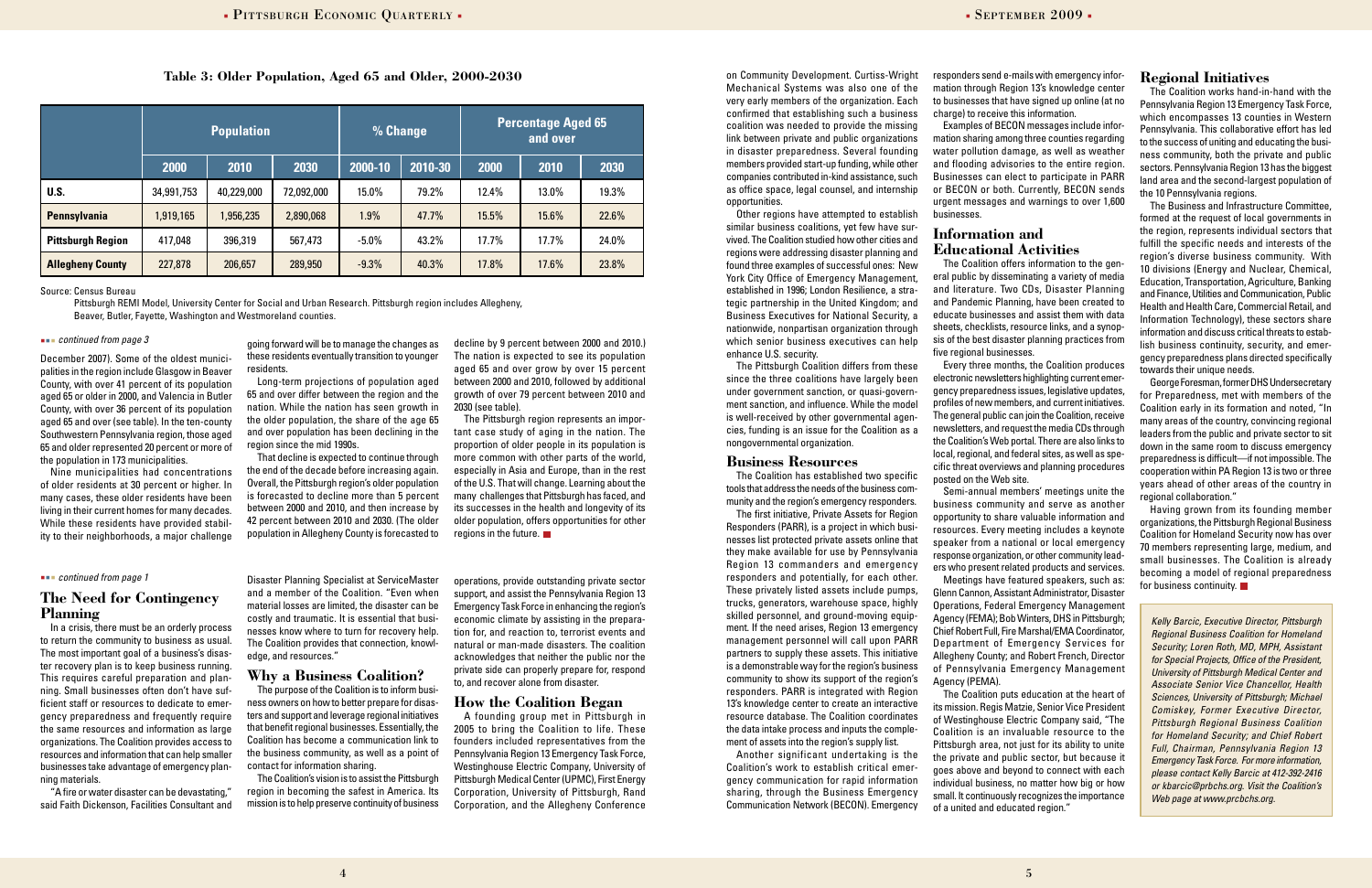6

UCSUR has updated its report on population migration patterns affecting the Pittsburgh region (see PEQ June 2007). The migration data comes from the Internal Revenue Service (IRS), which uses the reported addresses on federal tax filings to compile measures of population migration for counties within the U.S. Recently released information from the IRS shows county-to-county population movements, including population flows into and out of the Pittsburgh region. The current update provides data through the 2007-2008 tax filing period.

#### Key findings include:

- • Between 2006 and 2007, 738 more people moved out of the Pittsburgh region than moved into the region. This figure represents the lowest rate of net migration in any period since 1993 (see Figure 1). Annual net migration affecting the Pittsburgh region has been decreasing over the past three years, from a recent high of 9,047 net migration loss between 2004 and 2005.
- IRS migration data shows that between 2000 and 2008, a total of 292,865 people moved into the Pittsburgh region, while 331,519 moved

out of the region, resulting in a net population loss of 38,654 people.

- The Pittsburgh region's largest flows of inmigrants and out-migrants continue to be with the Washington, D.C., Philadelphia, and New York metropolitan regions, as previously reported in PEQ. For those leaving the region, the largest numbers went to the Washington, D.C. region (12,049 out-migrants), followed by the Philadelphia and New York regions. The largest number of in-migrants to the Pittsburgh region came from the Philadelphia region (8, 556 in-migrants). Regions of the largest origins and destinations are shown in Table 1.
- Between 2000 and 2008, the Pittsburgh region gained positive net migration flows from mainly smaller Pennsylvania metropolitan areas and regions nearby in West Virginia or Ohio. The largest positive net migration flows were registered with the Johnstown (521), Erie (322), Scranton-Wilkes Barre (278), Wheeling (278), and Altoona (265) statistical areas.
- In addition to the flows mentioned above, there is a consistent exchange of population between the counties within the larger Southwestern Pennsylvania area. Between 2000 and 2008, a total of 92,199 people moved from Allegheny County to one of the other nine counties (defined here as part of

Southwestern Pennsylvania) while 65,814 moved into Allegheny County.

- • Within Southwestern Pennsylvania, the largest migration flows continue to be to and from Allegheny County. The net loss of population from Allegheny County to any of the other nine counties in Southwestern Pennsylvania measured 2,400 between 2007 and 2008.
- The largest migration flow within Southwestern Pennsylvania was between Allegheny County and Westmoreland County: 3,612 migrants moved from Allegheny County to Westmoreland County between 2007 and 2008, while 2,850 moved from Westmoreland County to Allegheny County over the same period.

The IRS does not release any data on individual taxpayers, but aggregates the total number of people who move between each pair of counties. The IRS migration data is not a complete picture of migration patterns since a significant number of migrants come from international destinations and were not previous U.S. residents, in addition to migrants who do not file a tax return. The IRS migration data is estimated to measure approximately 80 percent of U.S. population movements within a given year.

*The full report is available online at www.ucsur.pitt.edu under publications.*

### **Migration Update**

*By Christopher Briem*

#### **Table 1: Migration Flows To and From the Pittsburgh Metropolitan Statistical Area, 2000-2008**



|                                                                                  | <b>Migration</b>       |                                    |            |
|----------------------------------------------------------------------------------|------------------------|------------------------------------|------------|
| <b>Ranked by Largest Inflows by Core Based</b><br><b>Statistical Area (CBSA)</b> | <b>Into Pittsburgh</b> | <b>Out of</b><br><b>Pittsburgh</b> | <b>Net</b> |
| Philadelphia-Camden-Wilmington                                                   | 8,556                  | 10,268                             | $-1,712$   |
| Washington-Arlington-Alexandria                                                  | 7,947                  | 12,049                             | $-4,102$   |
| New York-Northern New Jersey-Long Island                                         | 7,087                  | 8,804                              | $-1,717$   |
| Indiana (PA)*                                                                    | 6,498                  | 6,267                              | 231        |
| Youngstown-Warren-Boardman                                                       | 5,960                  | 6,936                              | $-976$     |
| New Castle (Lawrence County)*                                                    | 5,099                  | 6,334                              | $-1,235$   |
| Erie                                                                             | 4,243                  | 3,921                              | 322        |
| Cleveland-Elyria-Mentor                                                          | 4,020                  | 4,379                              | $-359$     |
| Columbus                                                                         | 3,752                  | 4,283                              | $-531$     |
| Miami-Fort Lauderdale-Pompano Beach                                              | 3,615                  | 4,769                              | $-1,154$   |
| Chicago-Naperville-Joliet                                                        | 3,311                  | 4,071                              | $-760$     |
| <b>Baltimore-Towson</b>                                                          | 3,223                  | 4,276                              | $-1,053$   |
| Los Angeles-Long Beach-Santa Ana                                                 | 2,944                  | 3,817                              | $-873$     |
| Johnstown                                                                        | 2,789                  | 2,268                              | 521        |
| Tampa-St. Petersburg-Clearwater                                                  | 2,755                  | 5,303                              | $-2,548$   |
| <b>Weirton-Steubenville</b>                                                      | 2,721                  | 3,023                              | $-302$     |
| Harrisburg-Carlisle                                                              | 2,643                  | 3,121                              | $-478$     |
| Boston-Cambridge-Quincy                                                          | 2,526                  | 2,884                              | $-358$     |
| Atlanta-Sandy Springs-Marietta                                                   | 2,402                  | 3,924                              | $-1,522$   |
| Phoenix-Mesa-Scottsdale                                                          | 2,325                  | 4,499                              | $-2,174$   |
| <b>Ranked by Largest Outflows by CBSA</b>                                        | <b>Into Pittsburgh</b> | Out of<br><b>Pittsburgh</b>        | <b>Net</b> |
| Washington-Arlington-Alexandria                                                  | 7,947                  | 12,049                             | $-4,102$   |
| Philadelphia-Camden-Wilmington                                                   | 8,556                  | 10,268                             | $-1,712$   |
| New York-Northern New Jersey-Long Island                                         | 7,087                  | 8,804                              | $-1,717$   |
| Youngstown-Warren-Boardman                                                       | 5,960                  | 6,936                              | $-976$     |
| New Castle (Lawrence County)*                                                    | 5,099                  | 6,334                              | $-1,235$   |
| Indiana (PA)*                                                                    | 6,498                  | 6,267                              | 231        |
| Tampa-St. Petersburg-Clearwater                                                  | 2,755                  | 5,303                              | $-2,548$   |
| Miami-Fort Lauderdale-Pompano Beach                                              | 3,615                  | 4,769                              | $-1,154$   |
| Phoenix-Mesa-Scottsdale                                                          | 2,325                  | 4,499                              | $-2,174$   |
| Cleveland-Elyria-Mentor                                                          | 4,020                  | 4,379                              | $-359$     |
| Columbus                                                                         | 3,752                  | 4,283                              | $-531$     |
| <b>Baltimore-Towson</b>                                                          | 3,223                  | 4,276                              | $-1,053$   |
| Chicago-Naperville-Joliet                                                        | 3,311                  | 4,071                              | $-760$     |
| Atlanta-Sandy Springs-Marietta                                                   | 2,402                  | 3,924                              | $-1,522$   |
| Erie                                                                             | 4,243                  | 3,921                              | 322        |
| <b>Charlotte-Gastonia-Concord</b>                                                | 1,976                  | 3,848                              | $-1,872$   |
| Los Angeles-Long Beach-Santa Ana                                                 | 2,944                  | 3,817                              | $-873$     |
| Harrisburg-Carlisle                                                              | 2,643                  | 3,121                              | $-478$     |
| Weirton-Steubenville                                                             | 2,721                  | 3,023                              | $-302$     |
| Orlando-Kissimmee                                                                | 1,874                  | 2,977                              | $-1,103$   |

\* Micropolitan Statistical Area. All other regions are Metropolitan Statistical Areas.